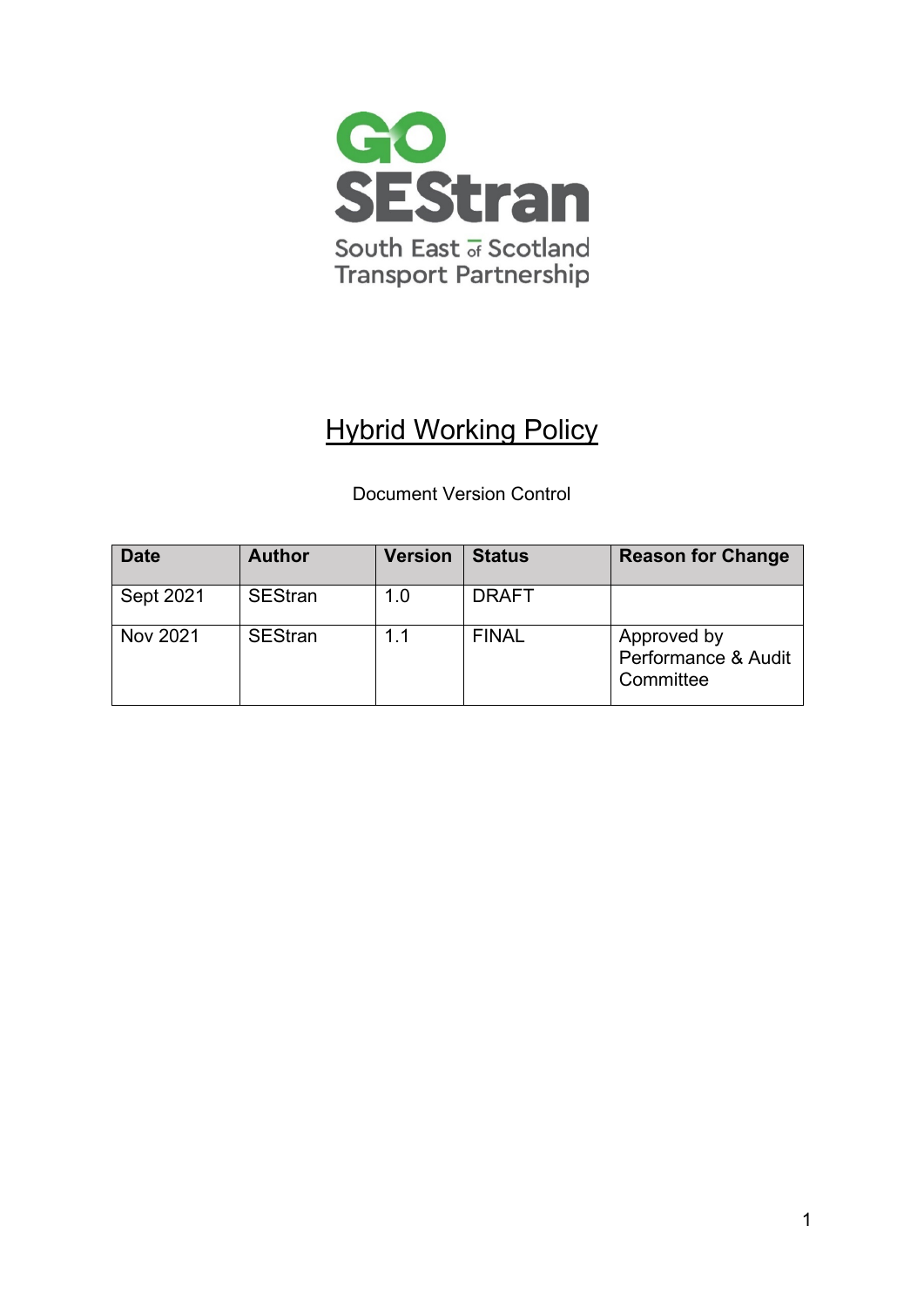# **Introduction**

SEStran recognises that not all roles require to be worked the traditional 9am – 5pm. Flexibility in working hours and locations improves work life balance, which in turn improves performance and ultimately should provide a better service to our customers and stakeholders.

Using the right technology allows you to work from any location. The concept of hybrid working is wider than just location and can bring flexibility in working hours/patterns, reduce commuting costs and allow for a better work/life balance.

Not all jobs will lend themselves to hybrid working due to the nature of the services being delivered. This policy applies to staff who work in posts that historically were predominantly office based.

This policy will be subject to ongoing review.

# **Workstyles and where you can work from**

All employees who were historically predominantly office based will be considered to be either a hybrid/flexible worker or an office based worker.

If you are a hybrid/flexible worker your working base will remain as the SEStran offices although you may work from another location, as directed by SEStran, or your home, using appropriate technology supplied by SEStran. Please be aware of your surroundings when working out with SEStran premises as not all work tasks will be appropriate to be undertaken in another location.

# **Workstyle Descriptions**:

### **Hybrid/Flexible Worker**

Predominantly working from home, other locations could include meetings in partnership council offices or stakeholder offices. There will be the need to attend the SEStran office on a weekly basis to catch up with paperwork and to maintain contact/relationships with team members. The amount of time spent working from home/office/other locations will vary depending on job tasks and also personal circumstances i.e. available space at home. Out with any government issued advice on working from home, only in exceptional circumstances, and for a prescribed period, will working from home for all working hours be considered, this would be in consultation with your line manager and subject to approval by the Partnership **Director** 

# **Office Based**

All working time spent in the office

Fully office based as the tasks of the job are unable to be undertaken in any other mobile/flexible way.

### **Tax Relief when working from home**

Any employee working from home can claim tax relief. This is something that you need to claim as an individual and is not processed by SEStran. To find out more information and whether you are eligible please visit the Government website: <https://www.gov.uk/tax-relief-for-employees/working-at-home>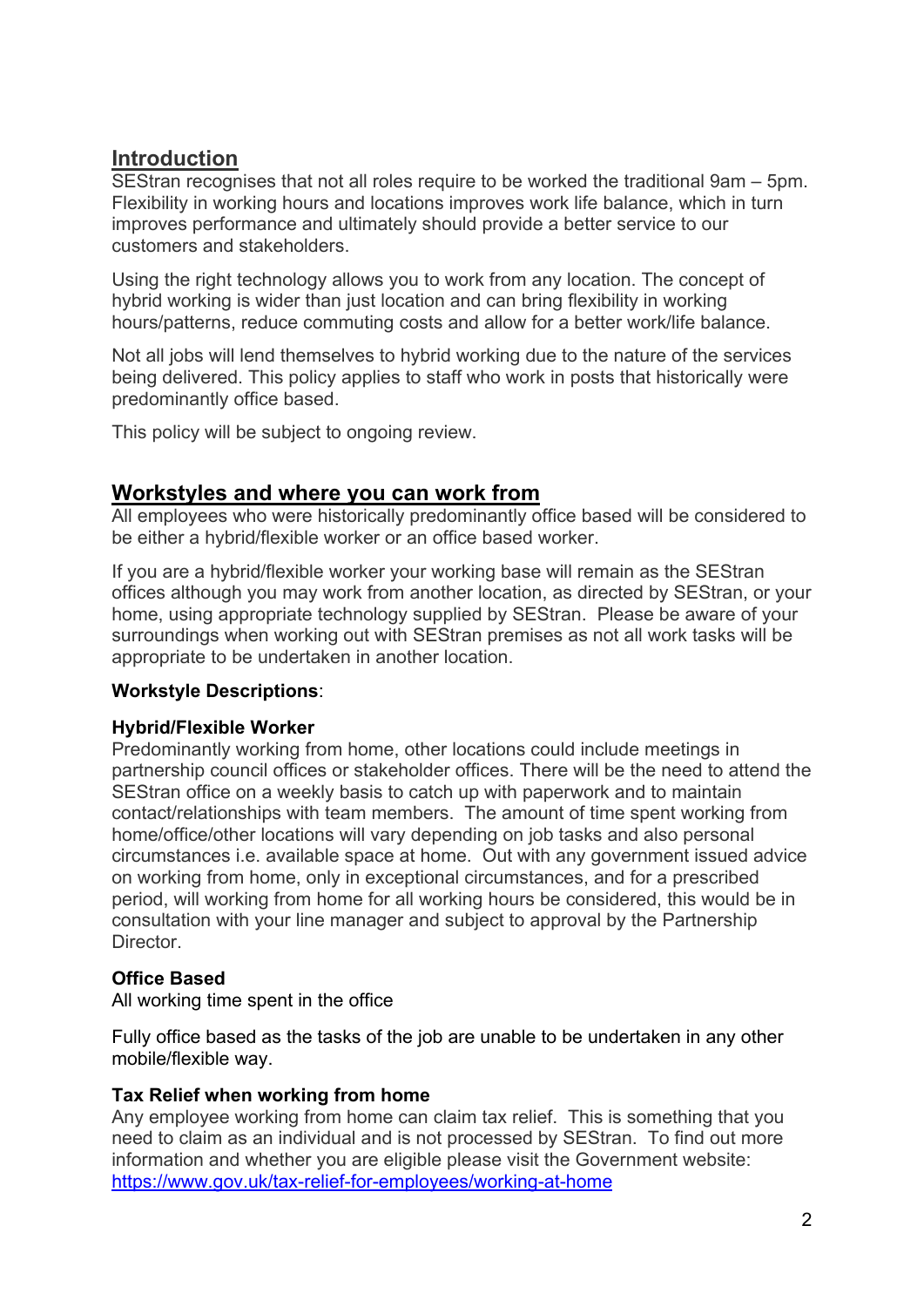### **Appropriate Insurance when working from home**

Any employee working from home should ensure that their Home Insurance provider is aware that they are working from home for a percentage of their working week. SEStran equipment is insured by SEStran and your home should not be used for meetings, therefore there should be no impact on your premiums.

#### **Attending meetings**

Where possible, you should use technology to engage/communicate and avoid mileage, travel time or expenses. Where a meeting is required you should use MS Teams or other approved application.

It is acknowledged that for some meetings, and for some individuals/groups, the preference may be to meet face to face and consideration needs to be given to doing so, where considered appropriate, for example; interviews, line management support/good conversations, team meetings.

#### **Reasonable working locations**

If working within public areas or space, consideration must always be given to confidentiality and data protection and security of data or discussions. Not all roles/tasks will lend themselves to working in public areas/spaces, for example a café.

### **When can you work?**

Hours of work and working patterns will be worked within the parameters of the Flexible Working Policy (Link to policy in Useful Links section]. For some posts hours can change and won't be worked in the same pattern every week. Agreeing hours with your manager will:

- ensure that managers know when their team members are working and contactable
- assist when planning staffing if there is an element of office cover required from the overall team
- assist when approving leave requests from team members
- help reduce risk of lone working
- ensure work can be allocated/managed and outputs can be monitored
- support health and wellbeing including when you can be contacted.

You **must** also update your electronic diary to ensure it is clear when you are due to work, when you are in meetings, and any other commitments you may have during the normal working week. You can add your lunch break into your diary to ensure you are not disturbed.

Your out of office email message should detail your working pattern if it's not the traditional Monday to Friday, 9am – 5pm. During non-working times, when working from home, please put your laptop away to ensure you have a separation between work and home life.

#### **Office Based**

Working hours are within the building opening hours and as agreed with your line manager.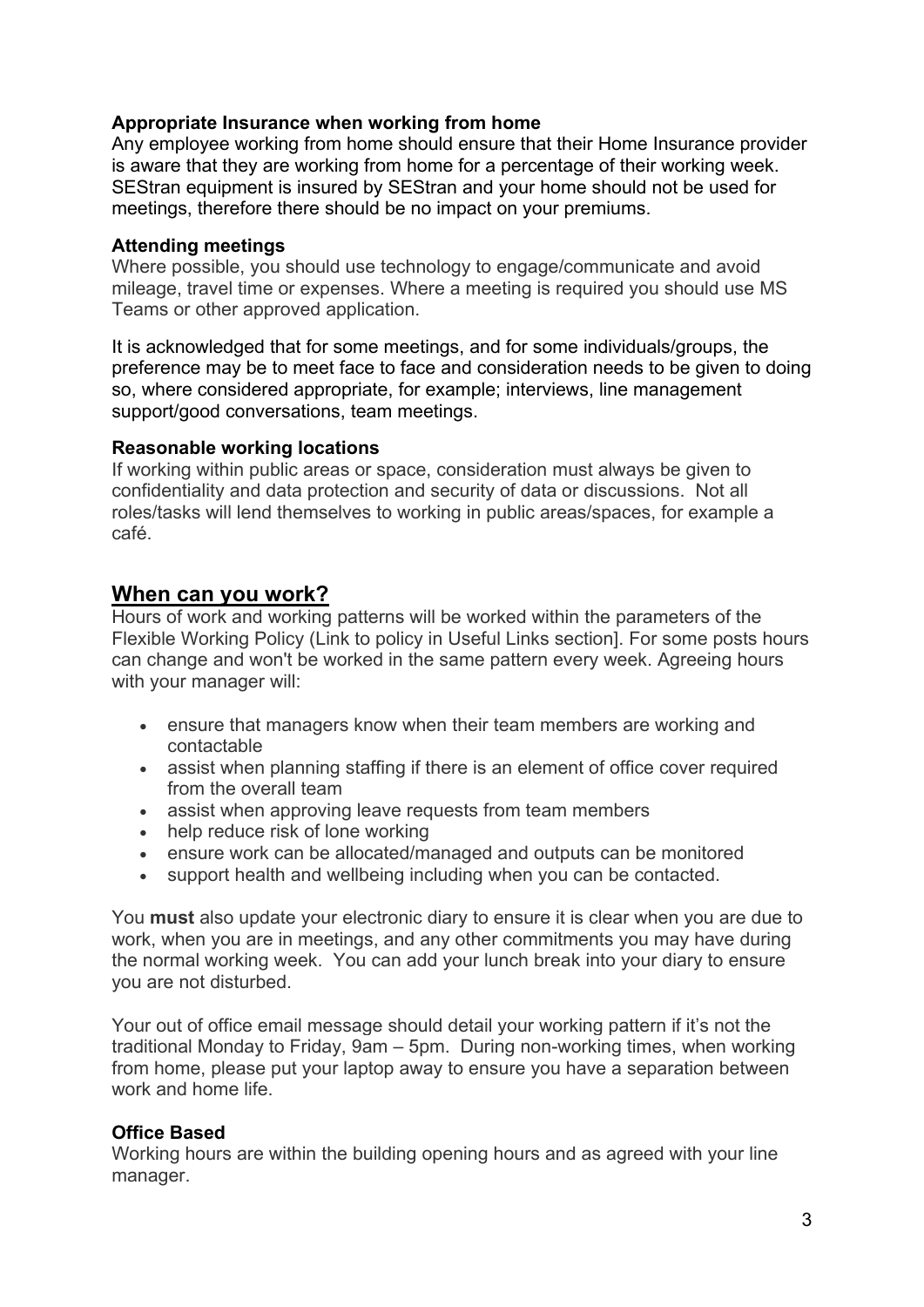# **What Equipment is provided?**

Your manager will ensure you have appropriate equipment to undertake your role in a hybrid/flexible manner. This can include: a laptop, monitor, keyboard, mouse and headphones. It may also include a mobile telephone although 'teams' calls should normally be used. Printers will not be provided for use at home as we are working more digitally than ever before, however if you do need to print you will need to attend the office to do so.

Prior to being provided with any electronic equipment it is essential that you have read and understood the Acceptable Use Policy.

SEStran IT equipment is solely for the use of SEStran employees only. You must not connect any privately owned equipment to the SEStran network or IT equipment.

It is your responsibility to ensure the equipment is kept safe and charging of equipment is your responsibility. You must bring the equipment to the office when requested for PAT checking.

If you are a permanent employee and a hybrid/flexible worker, you can purchase a desk and chair to support working from home and reclaim this through staff expenses (£100 maximum allowance). Where appropriate a replacement desk/chair can be provided every 5 years or earlier in specific circumstances on a case by case basis. Temporary employees and casuals should discuss any requirements with their line manager in the first instance.

Some workers may require specific equipment to support the working arrangement. Specific needs will be considered on an individual basis, and with guidance from Occupational Health.

Paper diaries should be avoided, instead, you should use outlook to record meetings etc. Your outlook diary will be open for colleagues to view and you must allow full access to your diary for your manager, this is to support lone working, safety, availability and workload.

You should carry out a home working risk assessment when you begin using new equipment. Where you are using standard workstation equipment this selfassessment does not need to be repeated every time you require to work within the office. You should only complete another self assessment if you experience issues using your workstation equipment or there is a change to the equipment provided. You need to make sure you tell your manager immediately of any issues you are experiencing. Reasonable adjustments will be made where appropriate.

# **Working in the Office**

#### **Desks**

Designated desks will be available for use by hybrid/flexible and office based workers as required.

For arrangements to be successful, appropriate behaviours and principles must be in place. As a minimum, the following list of behaviours and principles support good mobile and flexible working arrangements.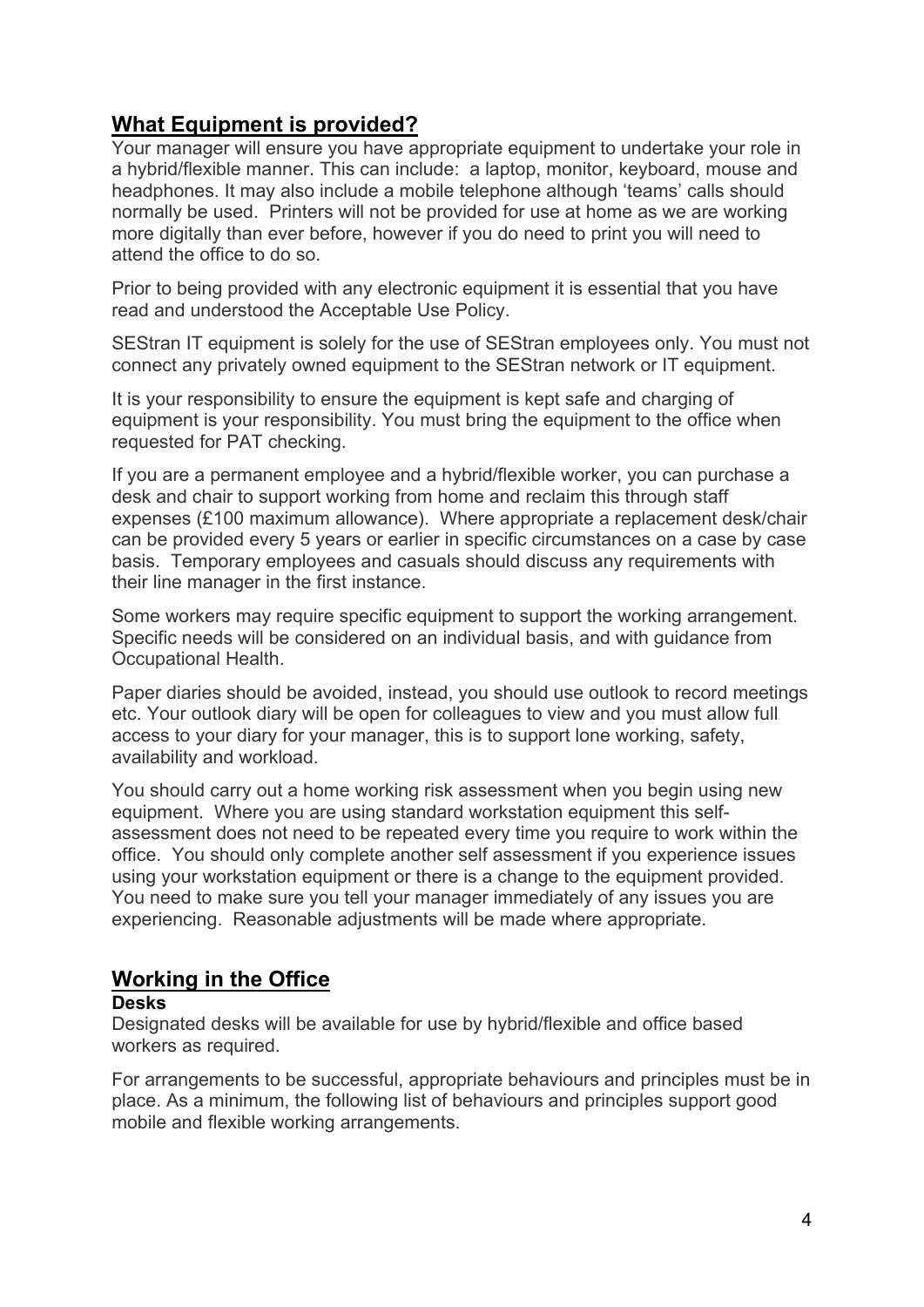- Clear desk policy applies to all categories. You should leave any desk you use clean and tidy after you use it and leave it how you would want to find the desk.
- Teams may be given a designated bank of desks. Where possible, you should sit within your designated bank of desks when at your working base location
- A locker or personal storage facility will be provided at your working base location
- Eating at desks should be avoided where possible
- Use the wipes available to clean desks and equipment after use.
- Heating/lighting everyone needs to recognise the different needs and wants of colleagues and be tolerant of others

# **Terms and Conditions**

Terms and conditions of employment are not altered when working in a hybrid/ flexible manner. You will still have the SEStran office noted as your base location.

Some workers may have fixed working hours, others will have more flexibility. The working hours of the post will not alter, however the working pattern may become more flexible, as hours can be worked at a time that suits the employee (subject to line manager/Partnership Director approval). Your line manager should know your working hours so they know when they can or can't contact you. You should also update your online diary so your colleagues know too. If you choose to work during unsocial hours, no enhancements are payable, as this is a personal choice.

If you are currently eligible for the Flexitime scheme this will continue.

Travel expenses cannot [be claimed for travel between your home and base location.](https://www.falkirk.gov.uk/employees/forms/docs/payroll-info/Guidelines%20for%20Employees%20-%20Travel%20%26%20Expenses.pdf)

Employees in all categories can apply to work more flexibly through part-time work, job-sharing or compressed hours. (Refer to the Flexible Working Policy under Useful Links)

Normal Calling in Sick procedures apply to hybrid/flexible workers. Working from home is not to be used as an alternative to childcare or care for dependents and requests for carers leave should follow normal procedures.

Time recording should be completed using the relevant system, where appropriate.

Arrangements should be reviewed regularly to ensure there are no issues that require to be addressed

Arrangements are subject to change to meet service delivery requirements, employee wellbeing and the needs of customers, which will always take priority.

### **Outputs**

It is essential that you agree outputs with your manager. This means that you must agree the tasks and actions that need to be completed within an agreed timescale. Subject to exigencies of service it is up to you to determine when your tasks will be done within the timescales set.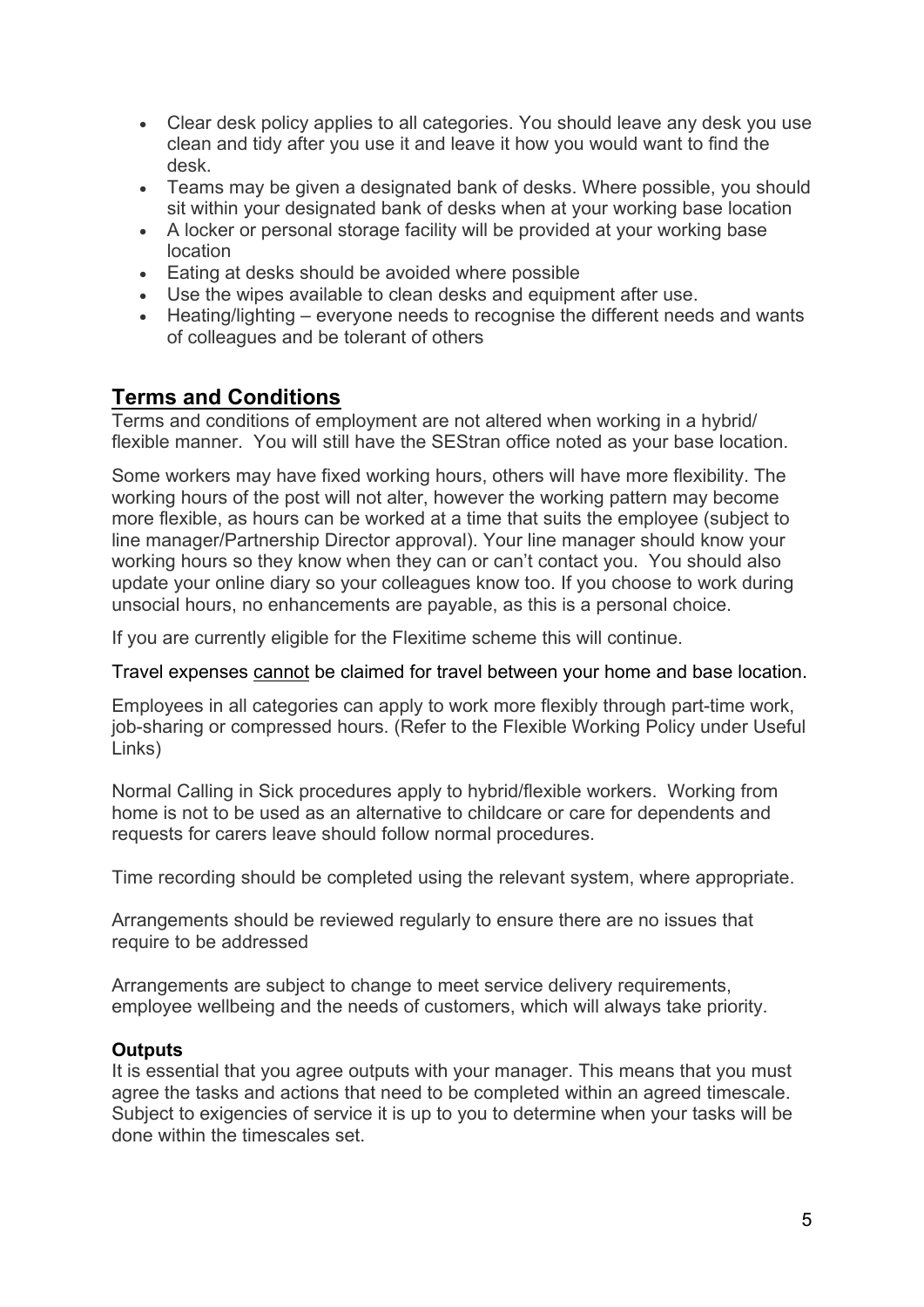- You need to agree with your manager when you will be available or in the office
- Clear expectations, standards and timescales for each piece of work is essential and must be agreed on a regular basis to ensure productivity is maintained

### **GDPR/Data Protection**

You must ensure that any confidential information, either paperwork or electronic files are kept secure. For example, if working from home any confidential information should not be accessible to family members or visitors to the house. Similarly if working from another location, please ensure any time you leave your work station that you lock your screen and secure any confidential paperwork.

Confidential waste should be returned to the SEStran office as soon as practically possible for destruction and not disposed of with household rubbish or in other locations e.g. cafés.

### **Communication**

Managing a team working flexibly brings challenges. In moving to a more flexible way of working there needs to be an acceptance that an immediate response will not always be possible as individuals may work different patterns to suit their circumstances/work commitments. Hybrid and flexible working requires an element of trust between you and your manager. Communication between you and your manager is key to success.

- Effective communication is critical and it is important that this takes place on at least a weekly basis
- There needs to be an agreed process/mechanism of monitoring performance and assessing output
- You are expected to attend team meetings, 1-1s, and other appointments as necessary in connection with the duties of your post
- More frequent 1-1's may be required to ensure good communication and productivity.

# **Health and Safety**

You should work with your manager to ensure your safety at all times. It is important that managers ensure that:

- Emergency contact information is kept up to date
- Working patterns are agreed
- Lone working arrangements and wellbeing are considered and adequate arrangements and support are in place.
- Any necessary risk assessments are in place and reviewed as required
- A [workstation self-assessment](https://www.hse.gov.uk/pubns/ck1.pdf) is completed by employees
- Diaries must be open to all of your team and your manager at all times to ensure availability and location is known whist working.
- Regular contact including 1-1's and team meetings are in place to ensure ongoing support